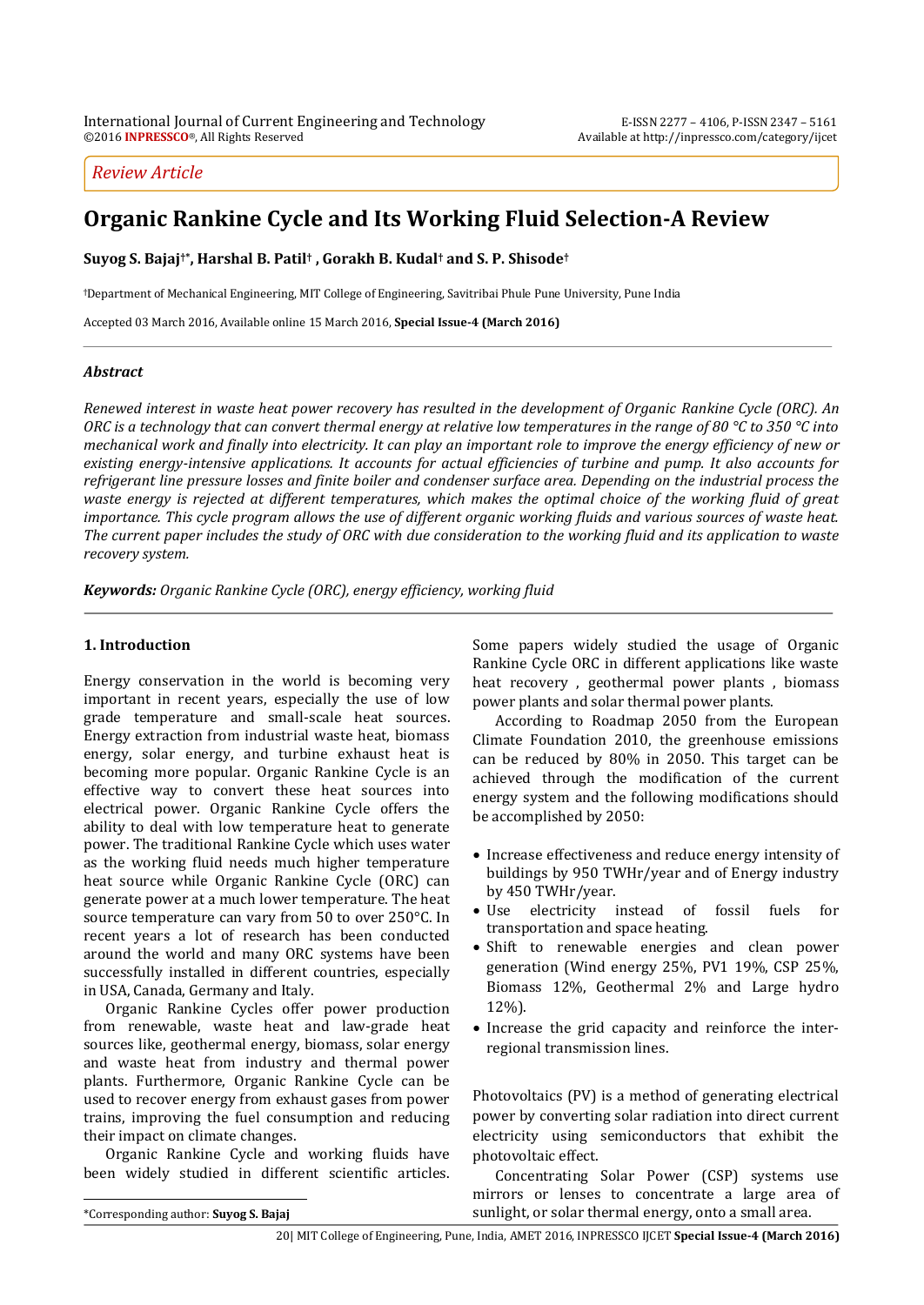### **2. Organic Rankine Cycle**

In chemical industries as well as in the production of food, paper, cement etc. a lot of thermal energy is needed. During these processes the heat carrier cools down to a temperature level where the residual heat can't be used for the primary process. If the residual heat cannot be used for subsequent processes like drying granulates, the conversion of the waste heat to electricity may be an option. Organic Rankine Cycle (ORC) is a technology that can convert thermal energy at relative low temperatures in the range of 80 to 350 °C to electricity and can therefore play an important role to improve the energy efficiency of new or existing applications. Beside industrial waste heat alternative heat sources such as solar and geothermal energy as well as biomass can be applied. To better understand the Organic Rankine Cycle the process of a very simple conventional steam power plant (also called Clausius Rankine Cycle) is presented in Figure 2.1. In a steam power plant the thermal energy is converted to electricity as water passes through a sequence of state changes. To implement these state changes the components like a turbine with generator, condenser, feed pump and boiler are needed.



**Fig.1** Schematic of a Conventional Rankine Cycle

Superheated steam passes into the turbine with high temperature and pressure (state 1). The turbine converts the thermal energy into mechanical energy, which is converted to electricity by the generator. While the turbine extracts energy from the steam the pressure and temperature decrease. If the expansion exceeds the saturated vapor curve wet steam occurs which may erode the turbine blades due to the impact of water droplets. The cool low pressure steam at turbine exit (state 2) is condensed to liquid water (state 3) and pressurized (state 4) by the feed pump. By adding heat to the water, steam is generated and superheated within the boiler. Now the condition before turbine (state 1) is reestablished and the thermodynamic cycle is closed. The water steam cycle is suitable for turbine inlet temperatures above 350 °C. At lower temperatures the efficiency significantly decreases and the danger of erosion due to droplets increases because the expansion goes deep into the wet steam region. By decreasing the turbine inlet pressure the steam quality at the end of the expansion can be improved. However, wet steam still exists and

the efficiency additionally drops. ORC overcomes these problems by using an organic fluid, e. g. Pentane, instead of water (therefore it's called Organic Rankine Cycle). Organic fluids have lower boiling temperatures than water which make them suitable to explore heat potential with temperatures below 350 °C. By adoption of the working fluid to an existing waste heat temperature higher efficiencies can be achieved than with a conventional steam cycle.

### **3. Comparison between Organic Rankine Cycle and Rankine Cycle**

The Organic Rankine Cycle has the same working principles and main components (evaporator, condenser, expander and pump) as the Steam Rankine Cycle. At the same time, there are some major differences between the two cycles. The differences are mainly related to the used working fluid in the cycle, the working fluid's thermo-physical properties, the heat source temperature and the cycle architecture. Organic Rankine Cycle can extract energy and generate power from much lower heat source temperature than traditional Rankine cycle.

To discuss the comparison between Organic Rankine Cycle and traditional Rankine Cycle several important aspects are highlighted below.

# *3.1 Working Fluids*

The main difference between the two cycles is the working fluid used in each cycle. Water is the only working fluid used in Steam Rankine Cycle while there are hundreds of different working fluids which can be used in Organic Rankine Cycles. The designing and discovering of new working fluids is a continuous process. The cycle architecture, components size and shape, and economics are highly dependent on the chosen working fluid´s thermo-physical properties. The thermo-physical, safety and environmental properties vary from one working fluid to another. The environmental and safety data are not available for many working fluids. The choice of the right working fluid is of key importance for the cycle efficiency, Net Work Out and etc.

#### *3.2 Normal Boiling Point and T-S diagram*

Most of organic fluids have a lower normal boiling point NBP than water. This property make organic fluids need a lower heat source temperature than water to evaporate and recover thermal energy from low grade heat sources. Fig. 2 shows the T-S diagram for water and some other working fluids which can be used in Organic Rankine Cycles. (Jamal Nouman, *et al*., 2012).

 A remarkable difference in Fig. 2 is the entropy difference between the saturation liquid line and the saturation vapor line.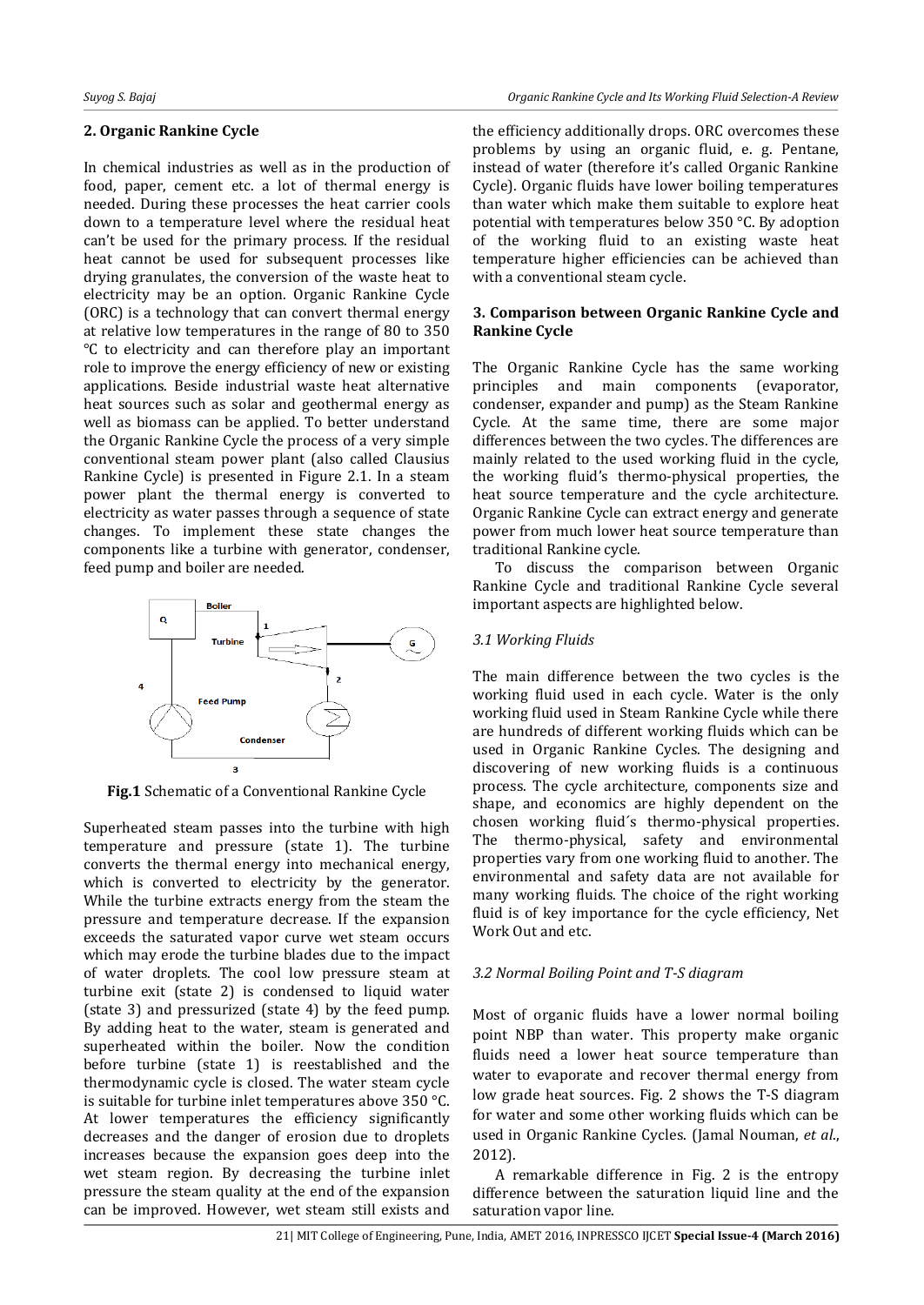

**Fig.2** The T-S diagram of Different Fluids

Organic working fluids have a very low entropy change compared with water. Water as working fluid needs more thermal energy to change phase from saturated liquid to saturated vapor and can carry out more thermal energy per kg of water. The advantage of this property is that water needs a much lower mass flow rate than organic fluids to absorb the same amount of thermal power from a certain heat source. A higher mass flow rate leads to higher power consumption by pump and a higher piping system diameter should be used to overcome pressure losses related to high Reynolds number. A higher mass flow means also higher components size and pressure losses. Some organic fluids have a very low freezing temperature (due to low triple point) and the freezing problem in the condenser is eliminated even at extremely low ambient temperatures.

# *3.3 Cycle Architecture*

The density of the organic fluid is of key importance for sizing cycle components which are highly dependent on the volumetric flow rate. Higher density means lower specific volume, lower volumetric flow rate and subsequently smaller component size. The pressure ratio, the density and the enthalpy change affect the design of expanders or turbines. In steam cycles the pressure ratio and enthalpy change over the expander is very high. This leads to using expanders with several expansion stages to reduce exergy losses and produce more work out. The pressure ratio and enthalpy change in ORC is lower and one or two stages expansion expanders are needed for many working fluids. Organic fluids offer less costly cycles and small sized piping system (due to high fluids density in evaporator and condenser). Organic Rankine Cycle has some other advantages compared to the conventional Steam cycle: a simple control system and a cheap and simple turbine are some of the advantages related to the cycle architecture.

A very common and typical problem in Steam cycles is drop formation at the end of expansion stages. These drops damage turbine blades and reduce the expander's life time and efficiency. To overcome this problem superheat is needed. The boiler in Rankine Cycle usually consists of three separate heat exchangers (preheater, evaporator and superheater).

In Organic Rankine Cycle the boiler consists of one or two heat exchangers.

Many ORC cycles use dry or isentropic fluids and there is no need for superheat. The expansion process can start directly from the saturation vapor line and working fluids leave the expander as superheated vapor. No attention needs to be paid to vapor quality at the end of the expansion process. Sometimes the recuperator or Internal Heat Exchanger IHE is not needed, especially when the working fluid leaves the expander at temperature much lower than the temperature at pump outlet.

# *3.4 Condenser Pressure*

The condenser pressure in many ORC is higher than the atmospheric pressure. This is a desirable property because condensing pressure lower than the atmospheric pressure involves air infiltration problems in the cycle and reduce the cycle efficiency. The water condensing pressure at 298 K is 3.15 kPa, at the same time it is 105.49 kPa for R11, 349.14 kPa for Isobutane, 586.67 for DME and 271.04 for R236fa.

# *3.5 Environmental and Safety Aspects*

Water as working fluid is environmentally friendly, non-flammable, non-toxic, has no ozone depletion potential ODP and no global warming potential GWP. Many of the organic fluids have a high negative impact on the greenhouse effect and ozone depletion problems. At the same time these organic fluids can be flammable and toxic. Unknown safety and environmental data is another problem connected to some organic fluids.

# **4. Thermodynamics of Organic Rankine Cycle and Working Principle**

The working principles for the ideal Organic Rankine Cycle are similar to the ideal Rankine Cycle. The condensate working fluid is pumped from the condenser where the pressure is low to the evaporator where the pressure is high. The process takes place at constant entropy. The high pressure liquid enters the evaporator and absorbs the thermal energy from heat source at constant pressure. In this process the refrigerant changes the phase from saturated liquid to saturated or superheated vapor. The external heat source can be waste heat from industry, geothermal heat, solar heat, biomass etc. The high pressure saturated or superheated vapor leaves the evaporator and expands through an expander at constant entropy to produce mechanical work. Under the expansion process, the pressure decreases to condenser pressure. After expansion process the working fluid leaves the expander and enters the condenser as unsaturated, saturated or superheated vapor depending on working conditions and the type of used working fluid. In the condenser, the working fluid condensates and changes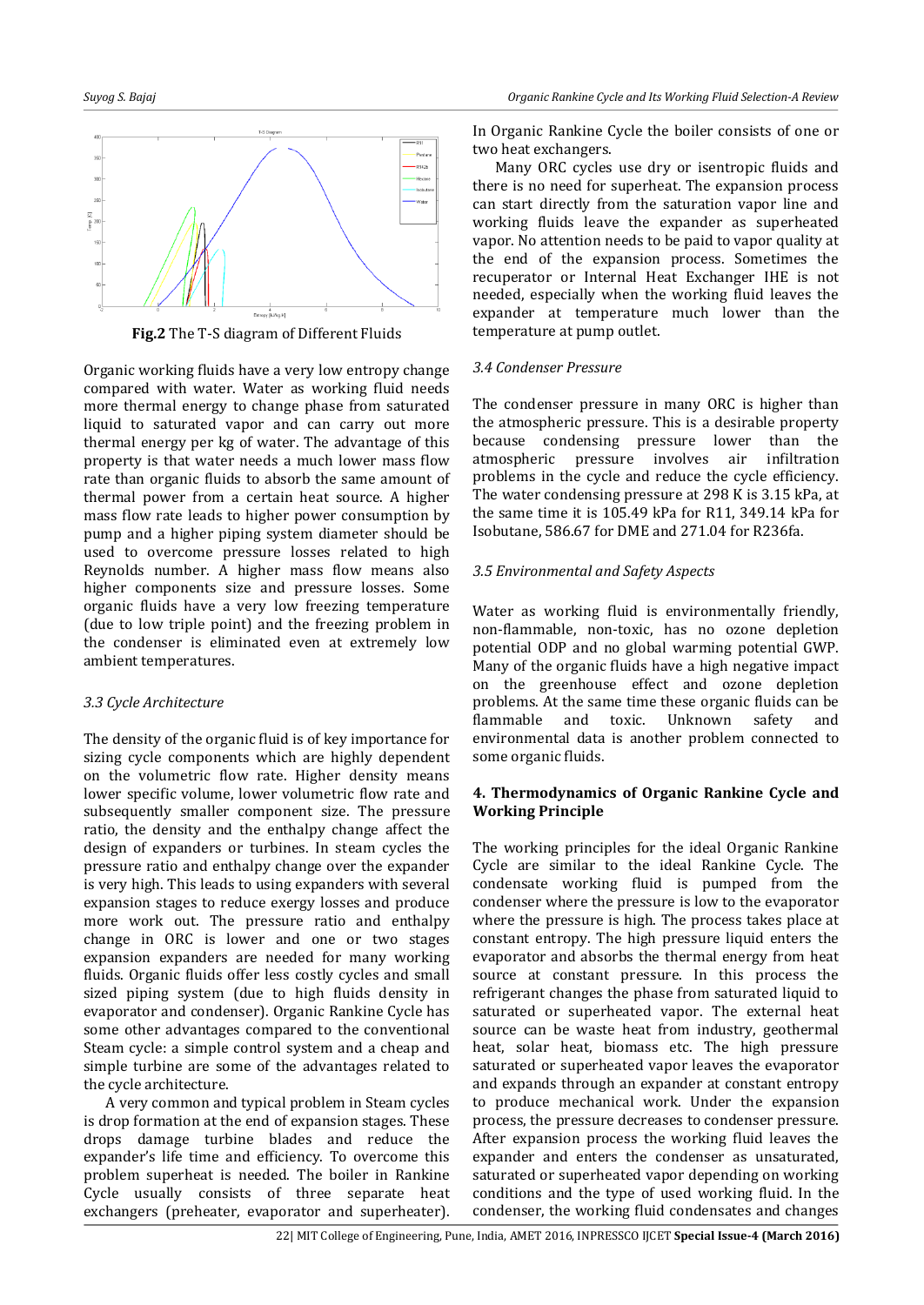phase to saturated or undercooled liquid with the help of a heat sink, and then the cycle is repeated. (Jamal Nouman, *et al*,2012)



**Fig.3** The ideal and the Real Organic Rankine Cycle

In the real cycle the compression and expansion processes are not isentropic and there are always some losses in the pump and the expander. The heat addition and heat rejection processes are not isobaric and there are always pressure losses in the piping system. The irreversibility affects very much the performance of the thermodynamic system. (Mago, P.J., Chamra, L.M. and Somayaj, C., *et al*, 2007; Aljundi I. H., *et al*, 2011)

 In a real cycle, there are two main sources for entropy generation and these sources are external and internal. The internal entropy generation occurs due to:

- Pressure drop because of friction in the system associated pipes
- Un-isentropic compression and expansion in the compressor or expander
- Internal transfer of energy over a finite temperature difference in the components.

And the external entropy generation occurs due to:

- The mechanical losses during work transfer
- Heat transfer over the finite temperature difference

#### **5. Working Fluid Selection**

The working fluid selection has been treated in many papers and scientific articles. Most of the articles and papers are based on theoretical studies of working fluids using simulations of thermodynamic models. Many scientific articles mainly treat the thermophysical properties of working fluids with a focus on thermal efficiency, second law efficiency, Net Work Out, etc.

 The choice of the optimal working fluid depends basically on the heat source and the heat sink temperature. For any heat temperature level there are a number of candidates which show a good match between heat source and heat sink temperatures and cycles boundary conditions. The choice the right working fluid is not an easy process. The fluid selection process is a trade-off between thermodynamic

specifications, safety, environmental and economy aspects. The following criteria should be taken in consideration in order to figure out the best candidates. (Mago, P.J., Chamra L.M. and Somayajl, C., *et al*., 2007)

# *5.1 Thermodynamic Properties*

Thermodynamic properties are of key importance in the design process of Organic Rankine Cycles, regarding optimal energy utilization and reducing energy losses. The following are some important thermodynamic properties for working fluids:

- For a certain heat sink and heat source the Net Power Out, the thermal efficiency and the second law efficiency should be as high as possible.
- The condensing pressure should be higher than the atmospheric pressure to avoid leakage issues.
- In sub-critical cycles the critical pressure for the working fluid must be higher than the pressure in the evaporator.
- Vapor density: The higher the density, the lower the specific volume and volumetric flow rate. Low volumetric flow is desirable to achieve smaller component and more compact machines. Low density fluids have high specific volume and need bigger components (heat exchangers and expander). A bigger component size leads to more expensive units and more costly systems. Furthermore, a high specific volume increases the pressure drop in the heat exchangers and needs higher pump work.
- Saturation vapor line: Regarding saturation vapor line, there are three kinds of working fluids which are dry, isentropic and wet working fluids. Using wet fluid may lead to drop formation at the end of expansion process. The drop formation can lead to serious damages in turbo machinery expanders. To avoid drop formation, superheat is necessary but it needs a bigger and more expensive evaporator. By using dry or isentropic fluids, the problems associated to drop formation can be eliminated.
- Large enthalpy variation in the turbine leads to high Net Work Out.
- Higher convective heat coefficient and high-thermal conductivity increases the heat transfer process between the heat source, the heat sink and the working fluid.
- High heat capacity (CP) of the liquid leads to better energy recovery from the heat source and decrease the mass flow rate of the working fluid.
- The working fluid should be thermally and chemically stable.

# *5.2 Environmental and Safety Criteria*

Environmental and safety criteria are of key importance in working fluid selection however many working are phased out or on the way to be. The phased out working fluids have high ozone depletion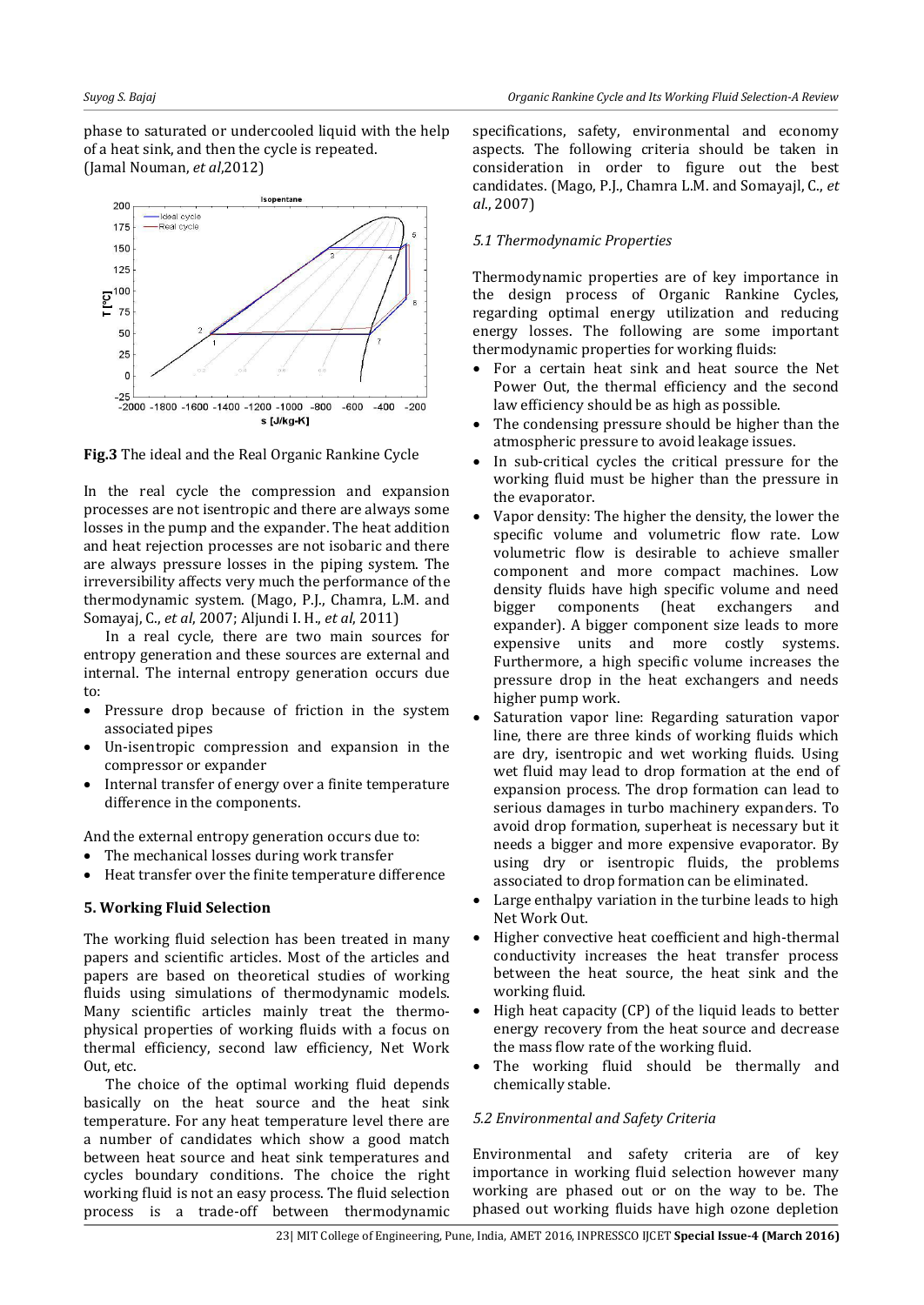potential ODP and global warming potential GWP. Some working fluids have good thermodynamic properties but at the same time have undesirable environmental and safety effects.

 According to EC Regulation 2037/2000, many working fluids like CFC, CFCs and HCFCs refrigerant are already phased out. These refrigerants are banned due to their ozone depletion potential ODP and global warming potential GWP.

The EC Regulation 2037/2000 affects users, producers, suppliers, maintenance and servicing engineers, and those involved in the disposal of all ozone depletion substances ODS. The new regulation includes chlorofluorocarbons (CFCs), hydrochlorofluorocarbons (HCFCs), halons, trichloroethane, carbon tetrachloride and bromochloromethane (CBM). These refrigerants are mainly used in refrigeration, air-conditioning, foam blowing, as solvents and in firefighting.

#### Environmental Data

The environmental data includes global warming potential GWP and ozone depilation potential ODP.

- Global Warming Potential (GWP): The number of Global Warming Potential (GWP) refers to the amount of global warming caused by a certain working fluid relative to  $CO<sub>2</sub>$  for a 100 year timeframe. Or in other words, the GWP is the ratio of the warming caused by a substance to the warming caused by a similar mass of carbon dioxide. Thus, the GWP of  $CO<sub>2</sub>$  is defined to be 1.0. Water has a GWP of 0. Carbon dioxide is used as reference because it has the greatest net impact on global warming. There are some other refrigerants which typically have a higher GWP than carbon dioxide but they are available in much smaller quantities. It is worth here to mention that some GWP values like (~20) or (<20) reflect uncertainty in calculations and there is no scientific consensus at this time.
- Ozone Depletion Potential (ODP): The Ozone Depletion Potential (ODP) refers to refrigerants'<br>and other chemicals' ability to destroy and other chemicals' stratospheric ozone relative to R11. According to the United States Environmental Protection Agency EPA the Ozone Depletion Potential ODP is: "The ratio of the impact on ozone of a chemical compared to the impact of a similar mass of CFC-11. Thus, the ODP of CFC-11 is defined to be 1.0. Other CFCs and HCFCs have ODPs that range from 0.01 to 1.0. The halons have ODPs ranging up to 10. Carbon tetrachloride has an ODP of 1.2, and methyl chloroform's ODP is 0.11. HFCs have zero ODP because they do not contain chlorine". The Ozone Depletion Potential ODP is a very important issue in working fluid selection. The selected working fluids shouldn´t have a very low or zero Ozone Depletion Potential ODP. Working fluids with any ODP have been or will be phased out, as required by the Monorail Protocol.

*5.3 Guideline for selecting the most appropriate working fluid* 

- Thermodynamic performance: the efficiency and/or output power should be as high as possible for given heat source and heat sink temperatures. This performance depends on a number of interdependent thermodynamic properties of the working fluid: critical point, acentric factor, specific heat, density, etc. It is uneasy to define an optimum for each specific thermodynamic property independently. The solution consists in simulating the cycle with a thermodynamic model and compare the fluids in terms of cycle efficiency and/or output power.
- Positive or isentropic saturation vapor curve. As previously detailed in the case of water, a negative saturation vapor curve ("Wet" fluid) leads to droplets at the end of the expansion. The vapor must therefore be superheated at the turbine inlet to avoid turbine damages. In the case of positive saturation vapor curve("Dry" fluid), a recuperator can be used in order to increase cycle efficiency.
- High vapor density: this parameter is of key importance, especially for fluids showing a very low condensing pressure (e.g. silicon oils). A low density leads to a higher volume flow rate: the pressure drops in the heat exchangers are increased, and the size of the expander must be increased. This has a non-negligible impact on the cost of the system. It should however be noted that larger volume flow rates might allow the design of turbo expanders, for which the size is not a crucial parameter.
- Low viscosity: a low viscosity both in the liquid and vapor phases is required to maintain high heat transfer coefficients and low friction losses in the heat exchangers.
- High conductivity is required to obtain a high heat transfer coefficient in the heat exchangers.
- Acceptable evaporating pressure: as already stated with water, high pressures usually lead to higher investment costs and increased complexity.
- Positive condensing gauge pressure: the low pressure should be higher than the atmospheric pressure in order to avoid air infiltration in the cycle.
- High stability temperature: unlike water, organic fluids usually suffer chemical deteriorations and decomposition at high temperatures. The maximum heat source temperature is therefore limited by the chemical stability of the working fluid.
- The melting point should be lower than the lowest ambient temperature through the year to avoid the freezing of the working fluid.
- High safety level: Safety includes two main parameters: the toxicity and the flammability. The ASHRAE Standard 34 classifies refrigerants in safety groups and can be used for the evaluation of a fluid.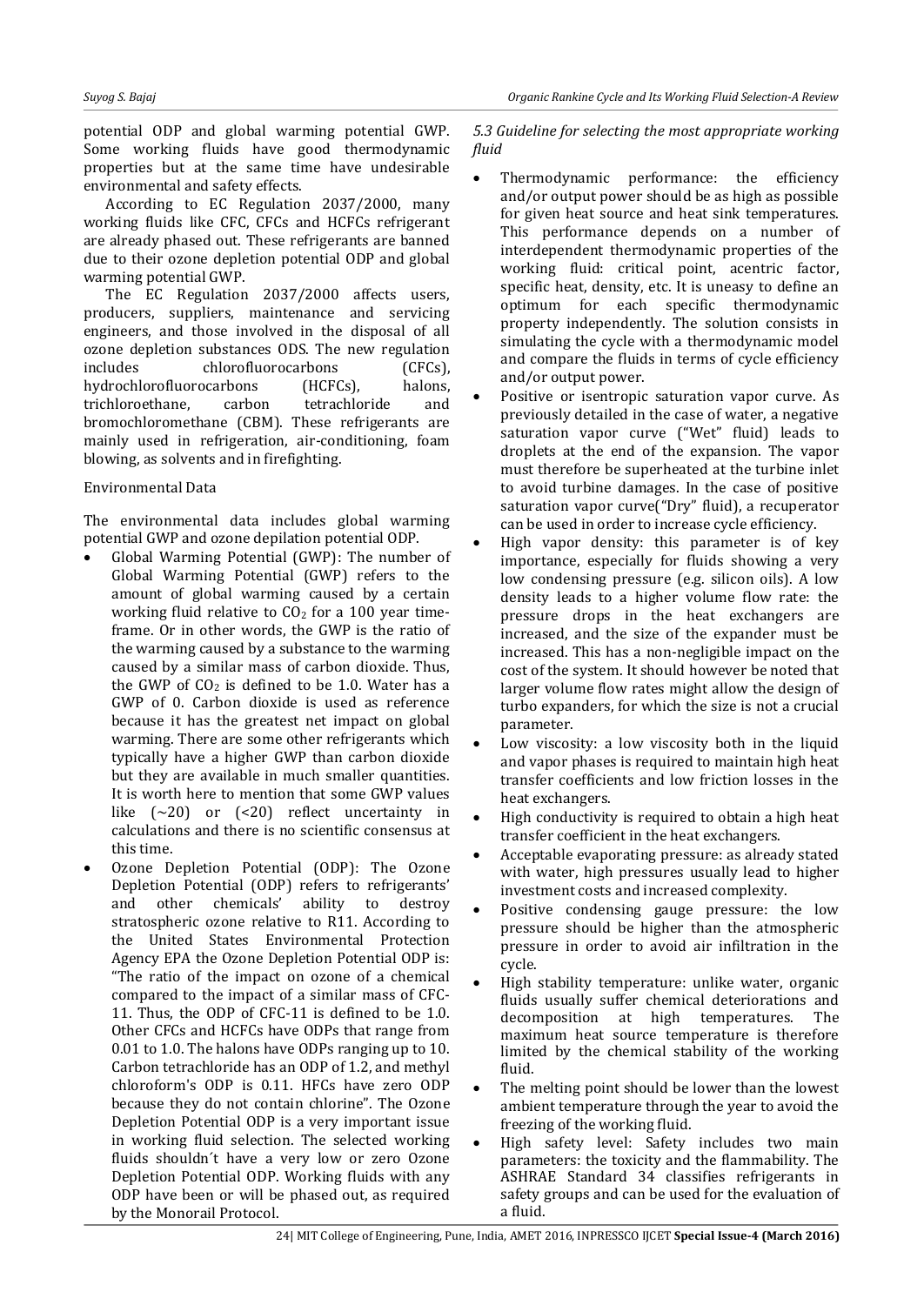- Low Ozone Depleting Potential (ODP): The ozone depleting potential is measured with comparison to the ODP of the R11, set to the unity. The ODP of current refrigerants is either null either very close to zero, since non-null ODP fluids are progressively being phased out by the Montreal Protocol.
- Low Greenhouse Warming Potential (GWP): GWP is measured with comparison to the GWP of CO2, set to the unity. Although some refrigerants can reach a GWP value as high as 1000, there is no legislation restricting the use of high GWP fluids. Good availability and low cost: Fluids already used in refrigeration or in the chemical industry are easier to obtain and more cost-effective.

#### **6. Applications of ORC**

Organic Rankine Cycle can efficiently be used in many applications in order to generate mechanical work or electrical power and following are some of the applications. (A. Rettig, M. Lagler, T. Lamare, S. Li, V. Mahadea, S. McCallion, J. Chernushevich, *et al*, 2011)

#### *6.1 Waste Heat Recovery*

Waste heat recovery is a process in which the energy is extracted from waste heat which comes from many processes, especially in industrial applications. In some applications waste heat boilers, recuperators and regenerators are used in order to directly recover and redirect heat to the process itself. In steam cycles the economics of waste heat recovery don´t justify when the temperature of the wasted heat is low. The Organic Rankine Cycle can be used to produce electricity from low grade heat sources.

#### *6.2 Solar Thermal Power*

The solar thermal power is a well-proven technology. The parabolic dish, the solar tower and the parabolic though are three different technologies used to extract power from solar thermal. The parabolic tower can work at a temperature range of 300 °C – 400 °C. For a long time this technology was linked to the traditional Steam Rankine Cycle for power generation. The Organic Rankine Cycle seems to be a more promising technology. However, the Steam Rankine Cycle needs higher temperature and a higher installed power in order to be profitable. The Organic Rankine Cycle can work at lower temperatures, offers a smaller component size and needs much lower investment cost compared to steam cycles. The installed power can be reduced to kW scale.

#### *6.3 Geothermal Power Plants*

The geothermal power has the potential to supply renewable electricity to a large number of communities. In 2007 was 1% of world´s electricity supplied by geothermal sources. This source of energy

is clean and renewable and the production can be highly efficient. Dry steam power plants, flash steam power plants and binary cycle power plants are three different technologies used to extract power in geothermal power plants.

#### *6.4 Biomass Power Plants*

The traditional fossil fuels are expensive and have a huge impact on climate change and the greenhouse effect. Biomass is a cheap and environmentally friendly energy source and is experiencing a strong market growth. It can be used efficiently to produce both heat and power by fueling a combined heat and power CHP system. Biomass fuels exist in many forms:

- Wood and wood wastes and combustible agriculture wastes
- Biogas from organic materials such as farm waste or wastewater sludge
- Black liquor which is a byproduct of the pulping process.

Trees, energy crops, agriculture residues, food waste and industrial waste and their co-products are some of the typical sources of biomass. Utilizing biomass fuels has many valuable benefits in regard to mitigating global warming, climate changes and economics associated with fuel prices. Biomass displaces purchased fossil fuel, decreasing tipping fees associated with waste disposal and freeing up landfill space. The most important difference between biomass and fossil fuels is that biomass takes carbon out of atmosphere while it is growing and returns it as it burns. (Sylvain Quoilin, SebastienDeclaye, Arnaud Legros, Ludovic Guillaume, Vincent Lemort, *et al*, 2012)

#### **Conclusions**

The selection of optimal working fluid for Organic Rankine Cycle is not an easy process. There are many different working fluids to choose among and many criteria should be taken inconsideration. Some working fluids have good thermodynamic properties but at the same time have undesirable environmental and safety data. Other fluids have a good environmental and safety data but they are not efficient thermodynamically. There is no ideal working fluid can achieve all the desired criteria and the fluid selection process is a trade-off between thermodynamic, environmental and safety properties.

 From a thermodynamic perspective, the selection of the optimal working fluid depends basically on the heat source and the heat sink temperatures. For every heat source and heat sink temperature there are a number of working fluid candidates. The most selected working fluids should have good thermodynamic properties like high thermal efficiency, second law efficiency and Net Work Out. The volumetric flow rate and the working fluid viscosity should be as low as possible to reduce the components size, pressure losses and the work